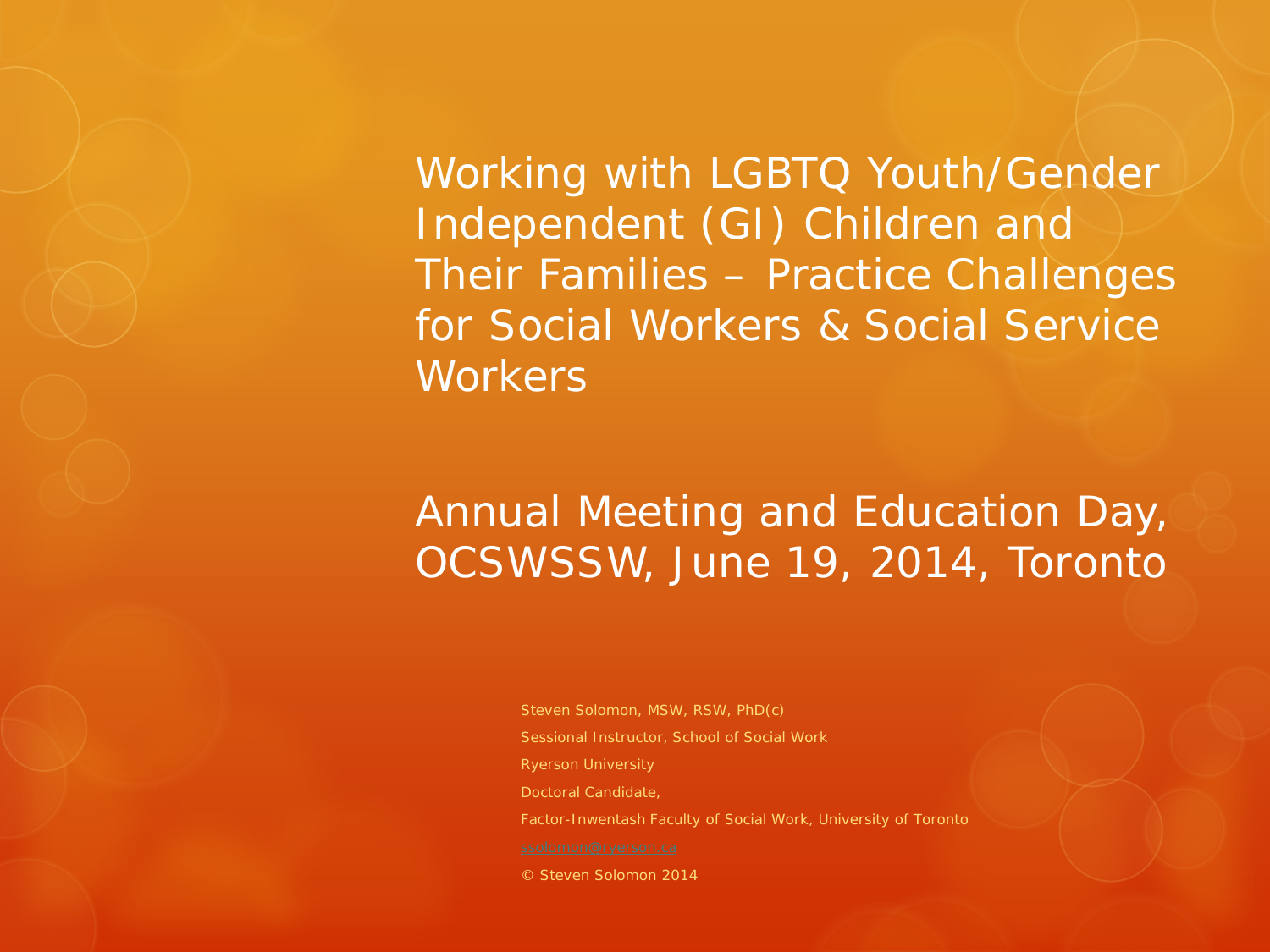### Who I am and what I know so far about sexual & Gender identity…

- 16 years of direct practice with LGBTQ/GI students, teachers, parents & families in the Toronto District School Board (TDSB)
- Anti-homophobia workshops with students across the TDSB, kindergarten to grade 12
- O Social work support to the Triangle Program, Oasis Alternative SS – Canada's only high school program for LGBTQ students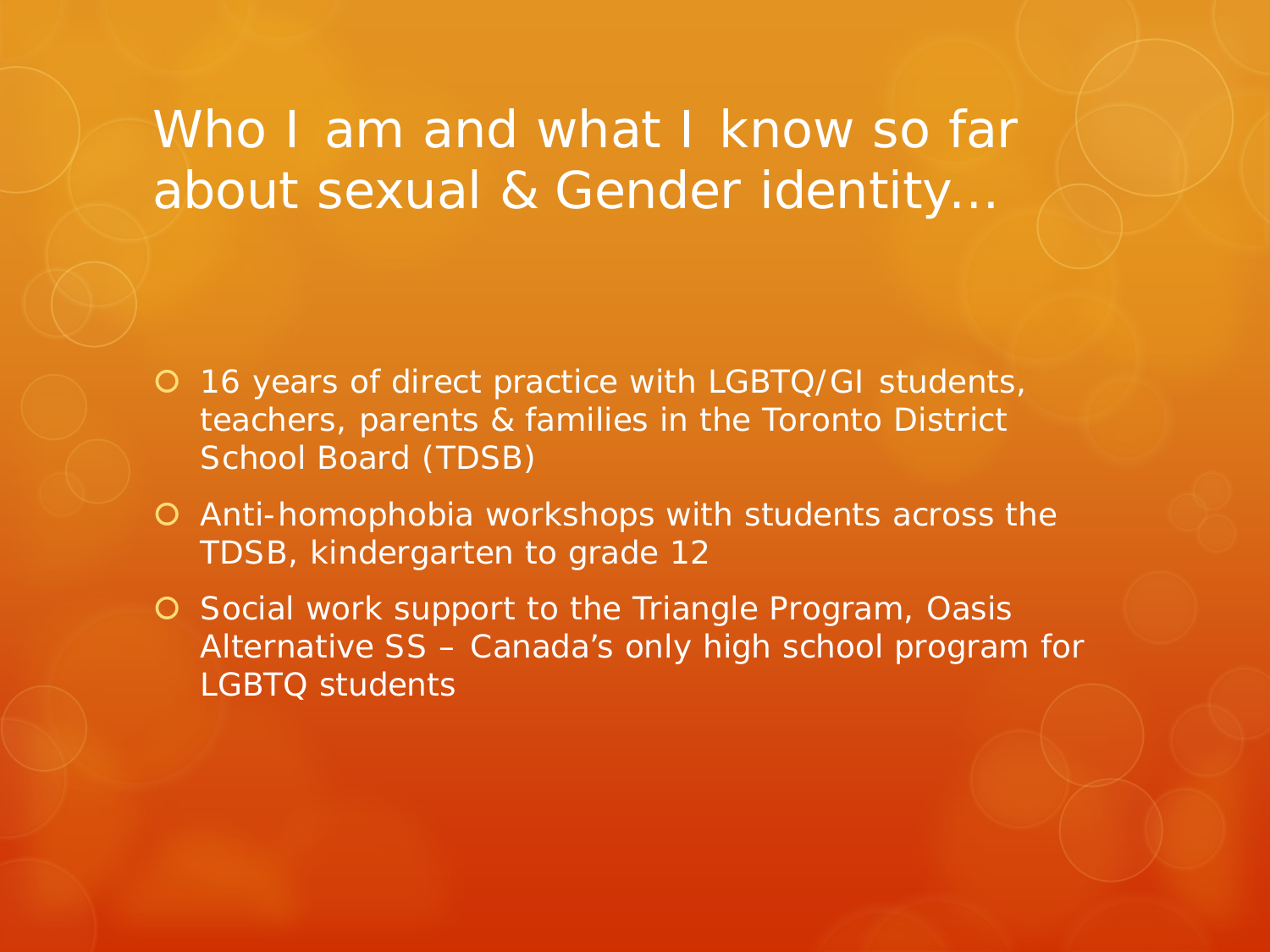#### What shapes our own understanding of sexual and gender identity?

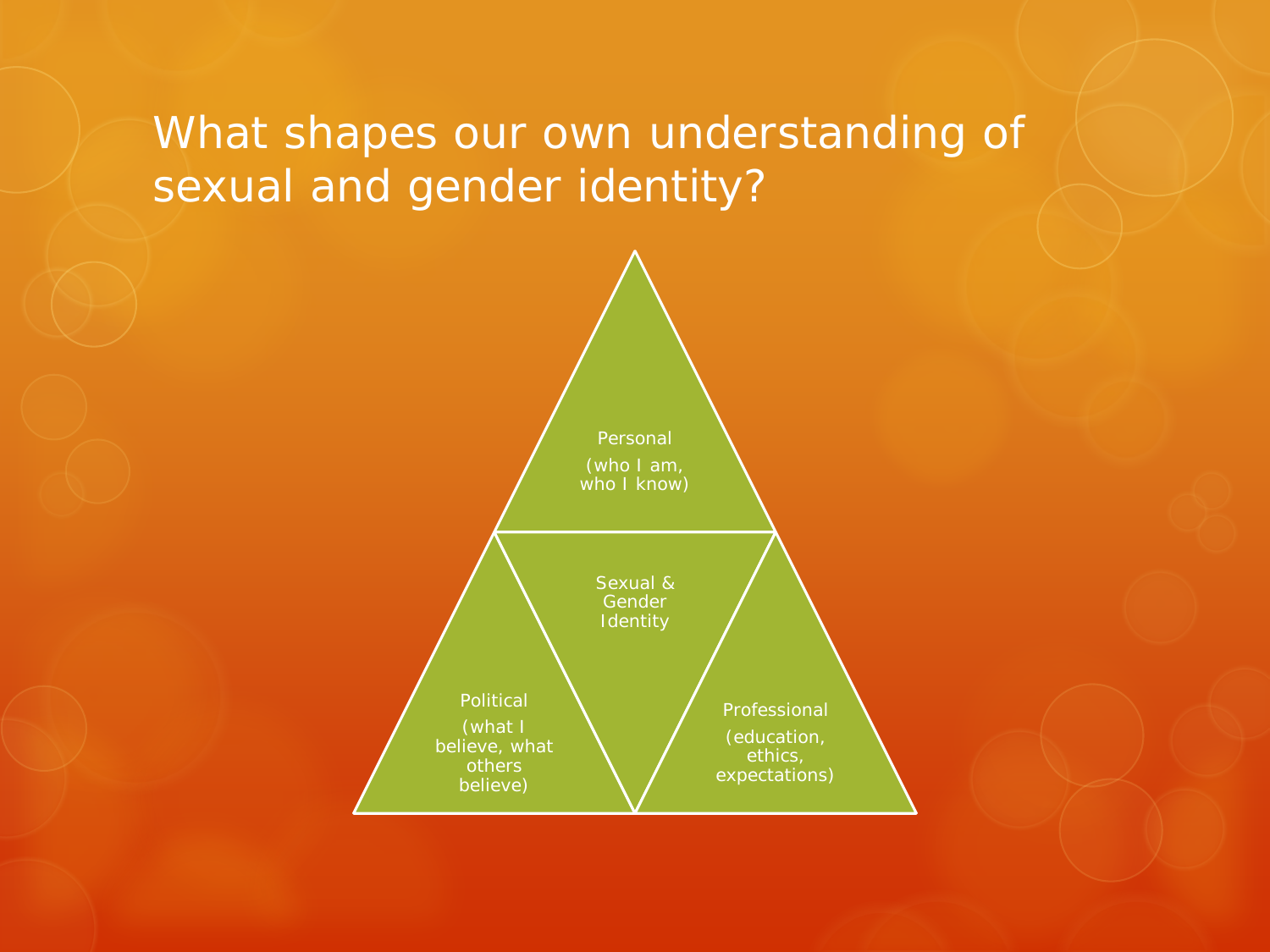O The following is but one bigger picture to think about...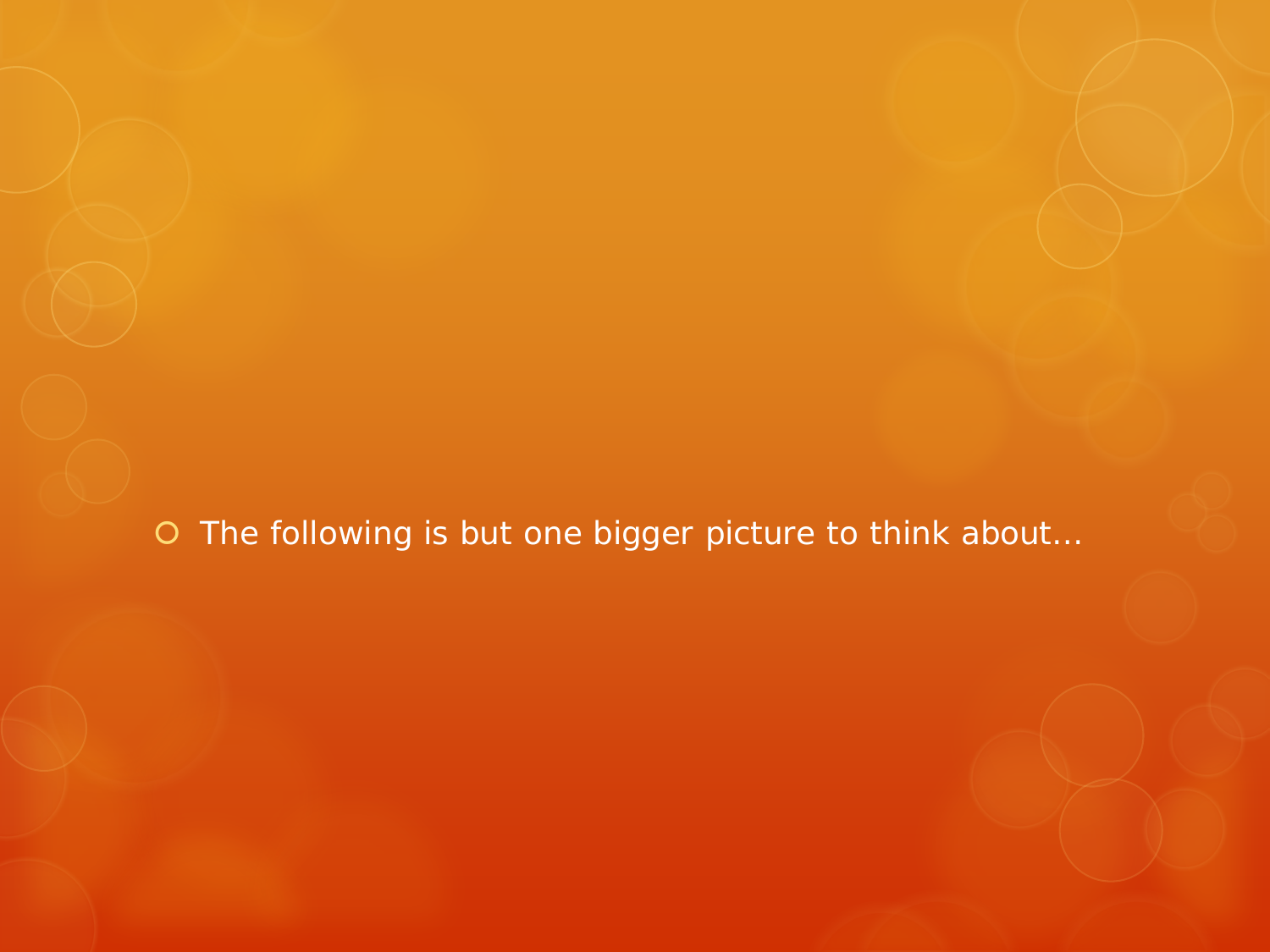## Euro-American Sex/Gender System/model\*

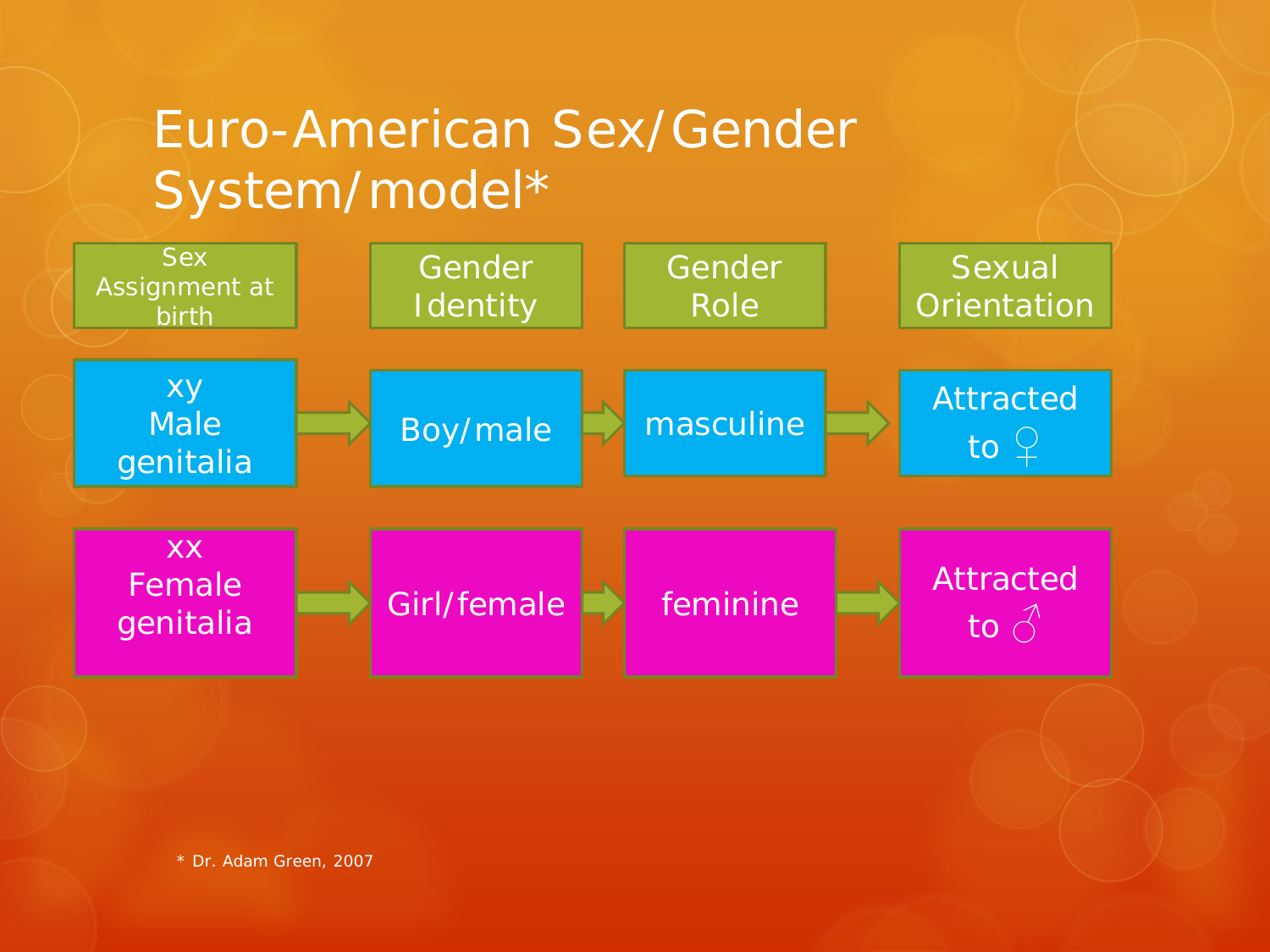O Progression through the above model seen as natural and normal; one category must lead to another

 Any actual or perceived violation/transgression of the model subject to stigma, ridicule, shame, criminalization, pathology

O This gives rise to homophobia, transphobia, biphobia

O Model is supported by medicine, religion, education, family, media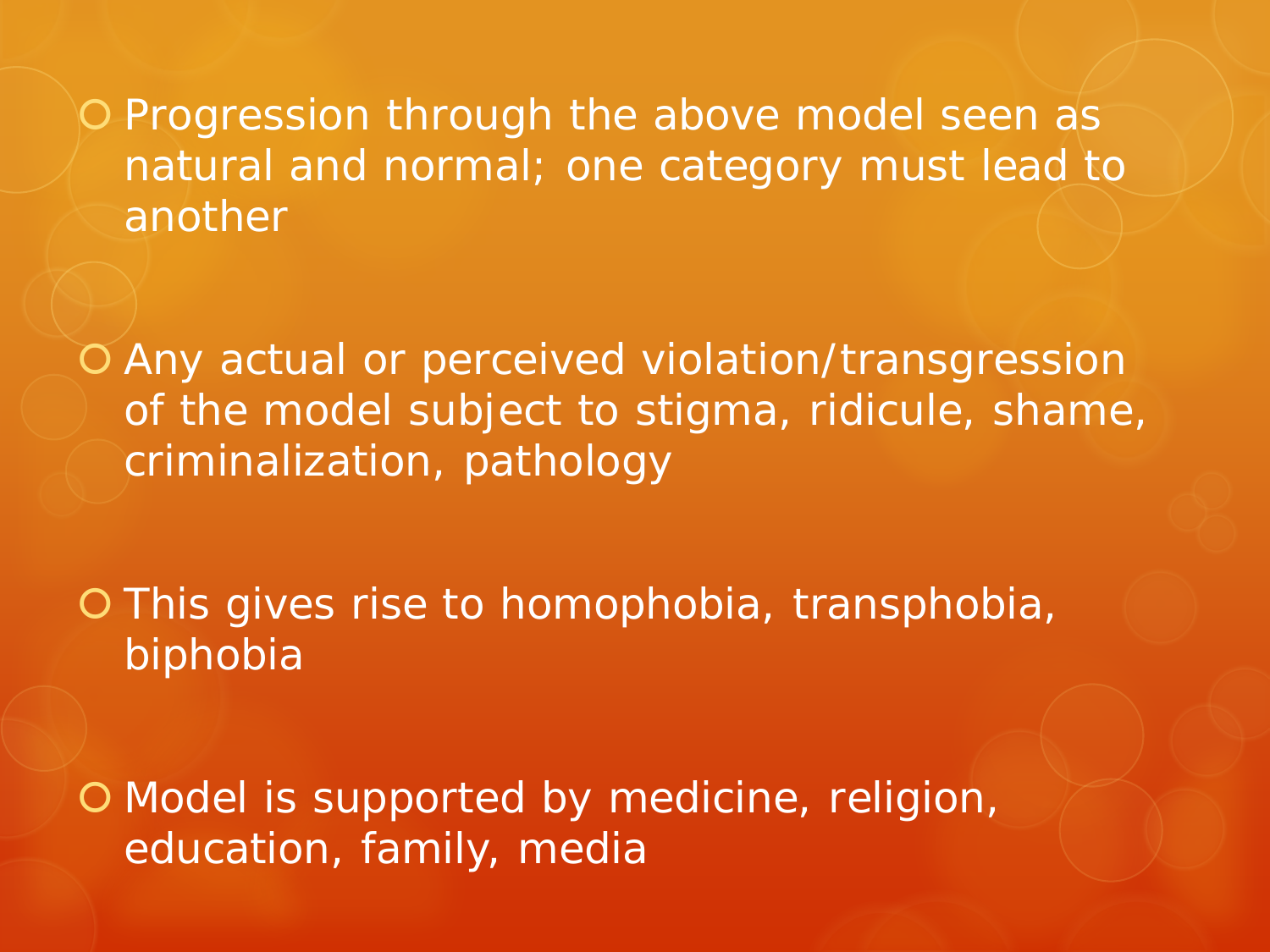#### Sexual orientation, gender identity, and gender expression

Lesbian, gay, bisexual, queer, straight

O Two-Spirit

O Trans\*(gender, sexual); cis gender

Bio male + feminine, Bio female + masculine (to name a few)

 Gender Expression i.e. who am I and how I wish to express myself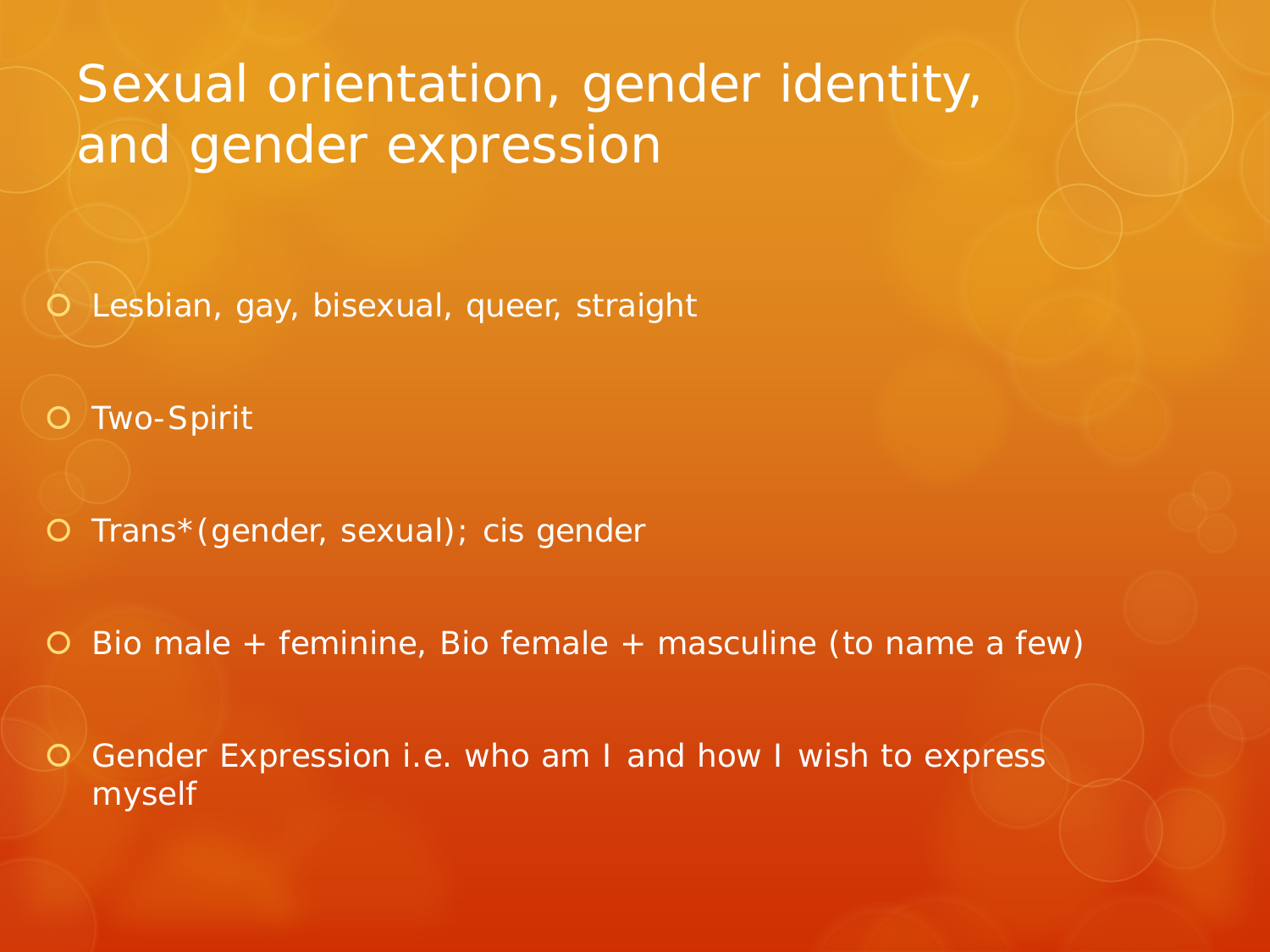#### Some things to think about…

 Sexual and gender identity is not stressful in and of itself… but rather distress is a responses to family/school/community/environmental/

structural issues of homophobia and transphobia

 Some will internalize these social structures and come to believe that there is something wrong with them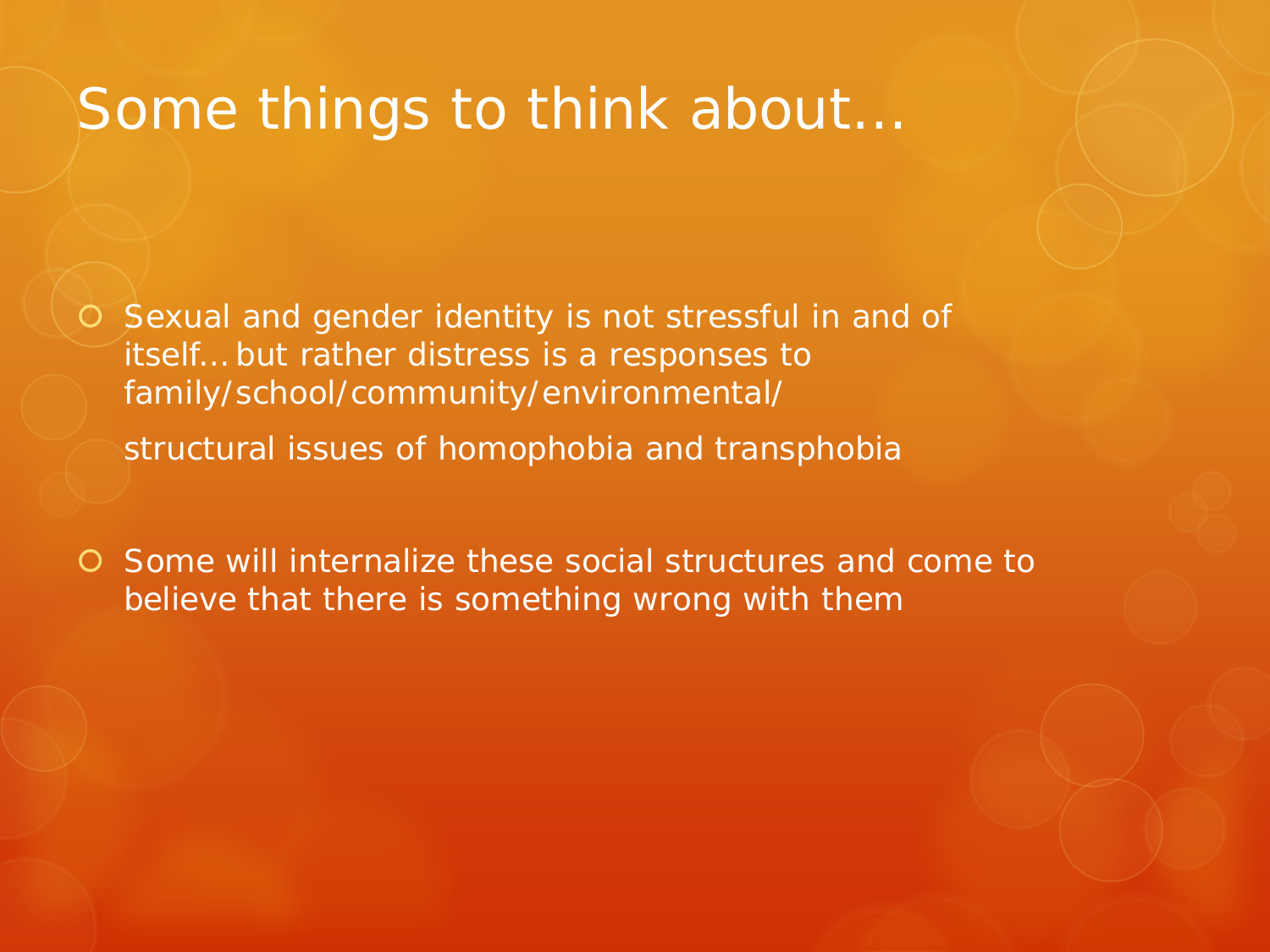## Some things to look for?

- O Short of disclosure there is really no clear and obvious signs that a young person is facing a struggle **specific to sexual identity or gender identity**; however as we continue to speak about mental health and well being, keep in mind that coming out/questioning *may* be an underlying component and *may* require support of social workers and social service workers
- In some cases, young people who express a great deal of homophobia and/or transphobia may themselves be struggling with identity issues (i.e. what someone hates about me, they hate more about themselves)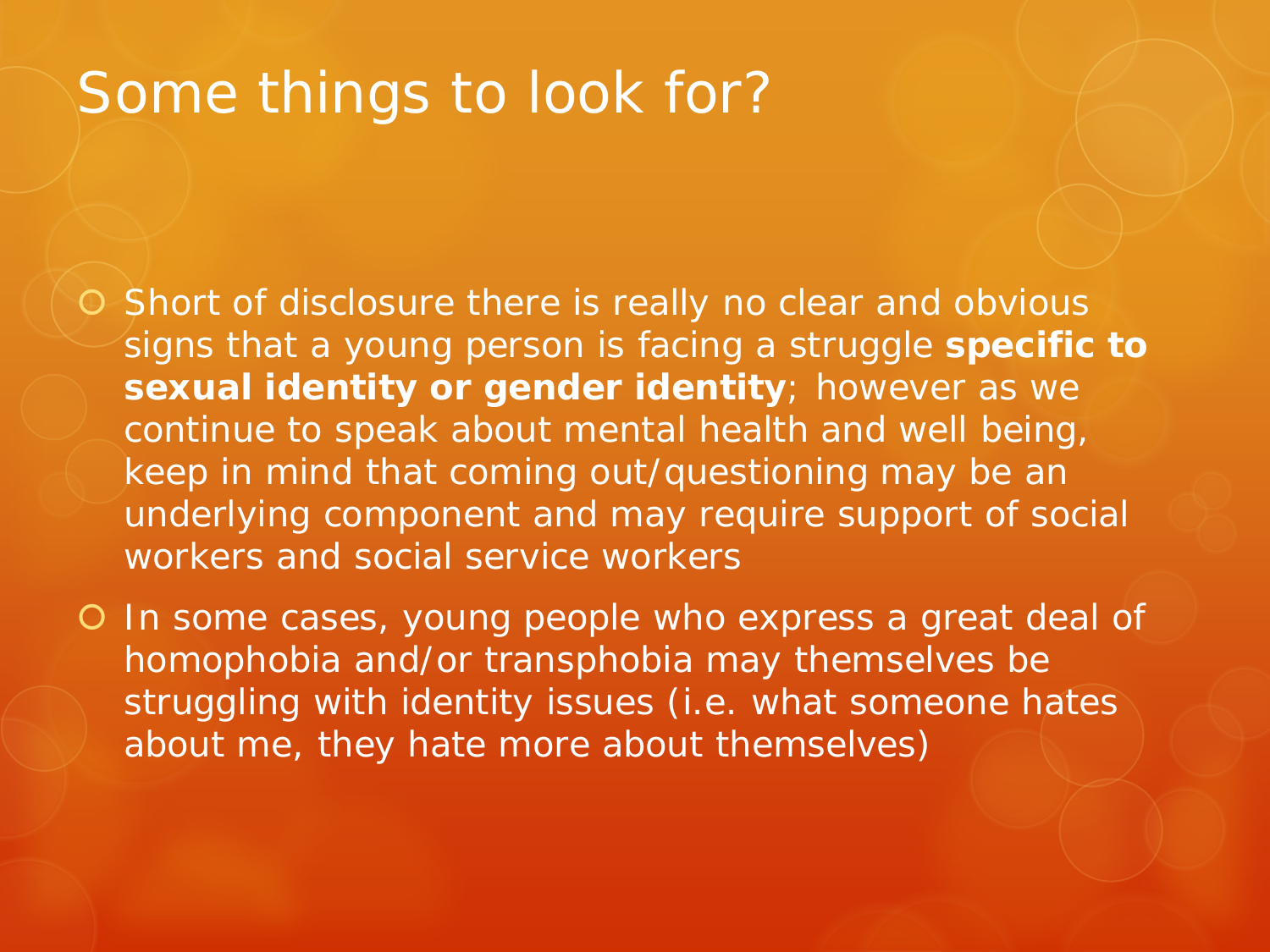## Gender Independence: What I know so far...

- O Over the school year 2009/10 three families contacted me regarding young children whose gender expression was independent of the social expectations of their assigned sex; in short, I met three young boys, aged 4 to 7, who liked all things, as they understood it, 'girly': wearing dresses, long hair, dolls etc.
- At that time, the boys, often assumed to be girls, who would say they were boy, if asked; if others thought them to be girls? Great!
- O So from these individual family meetings...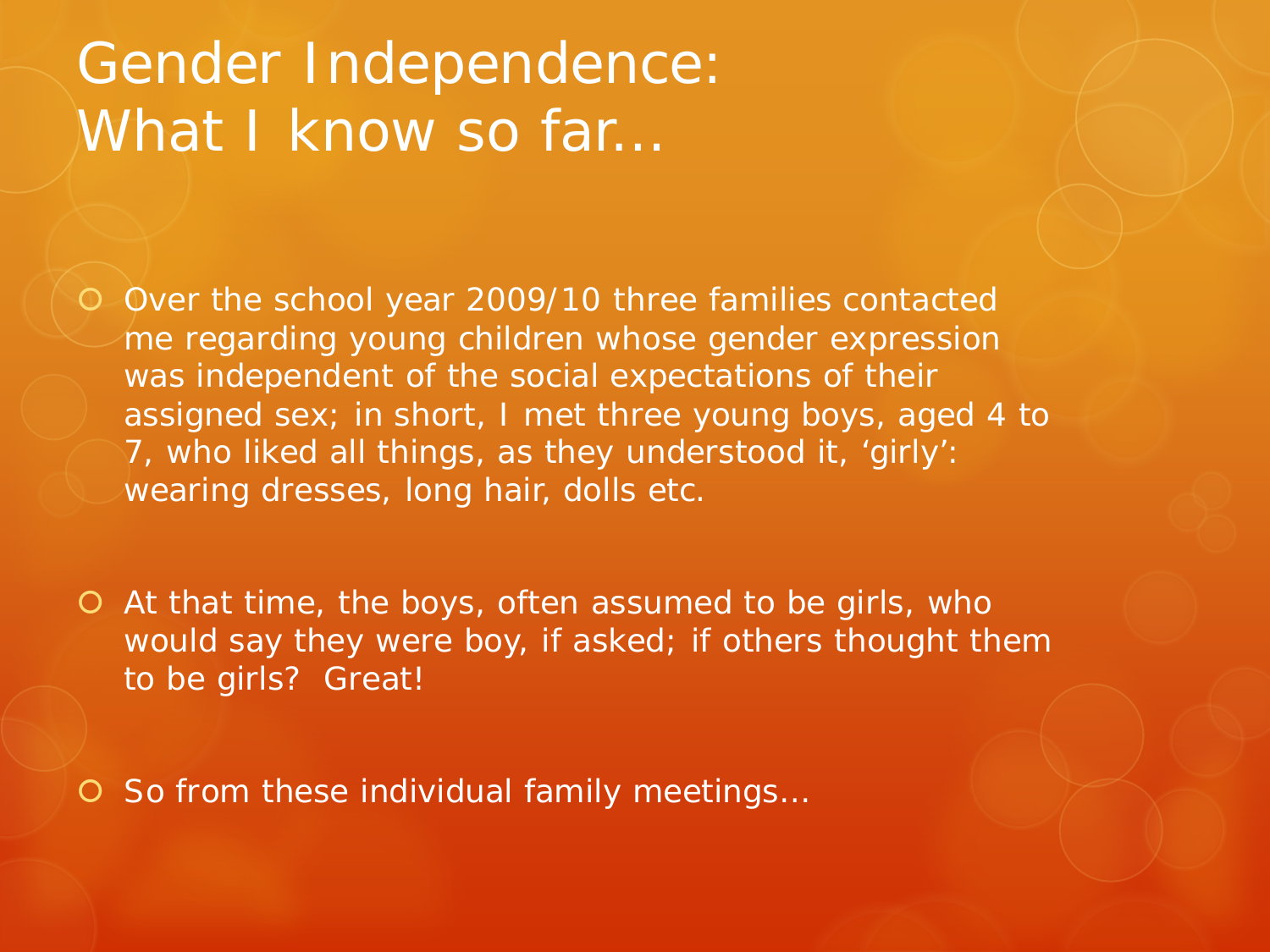#### GIG: Gender Independent Group

#### **GIG – A Brief History**

 The Gender Independent Group began meeting in 2010 as a social/support space for children (K-Grade 4) expressing Gender Independence. It was meant as a space for kids to meet others like them and to just let them be.

 I made a conscious decision to avoid discussions about what the "expression of gender independence means" i.e. Is this about gender identity? Sexual orientation? Etc... For this, the parents were grateful...

O It also became a space for their parents and caregivers to meet, socialize, and discuss and share challenges and joys having a gender independent child.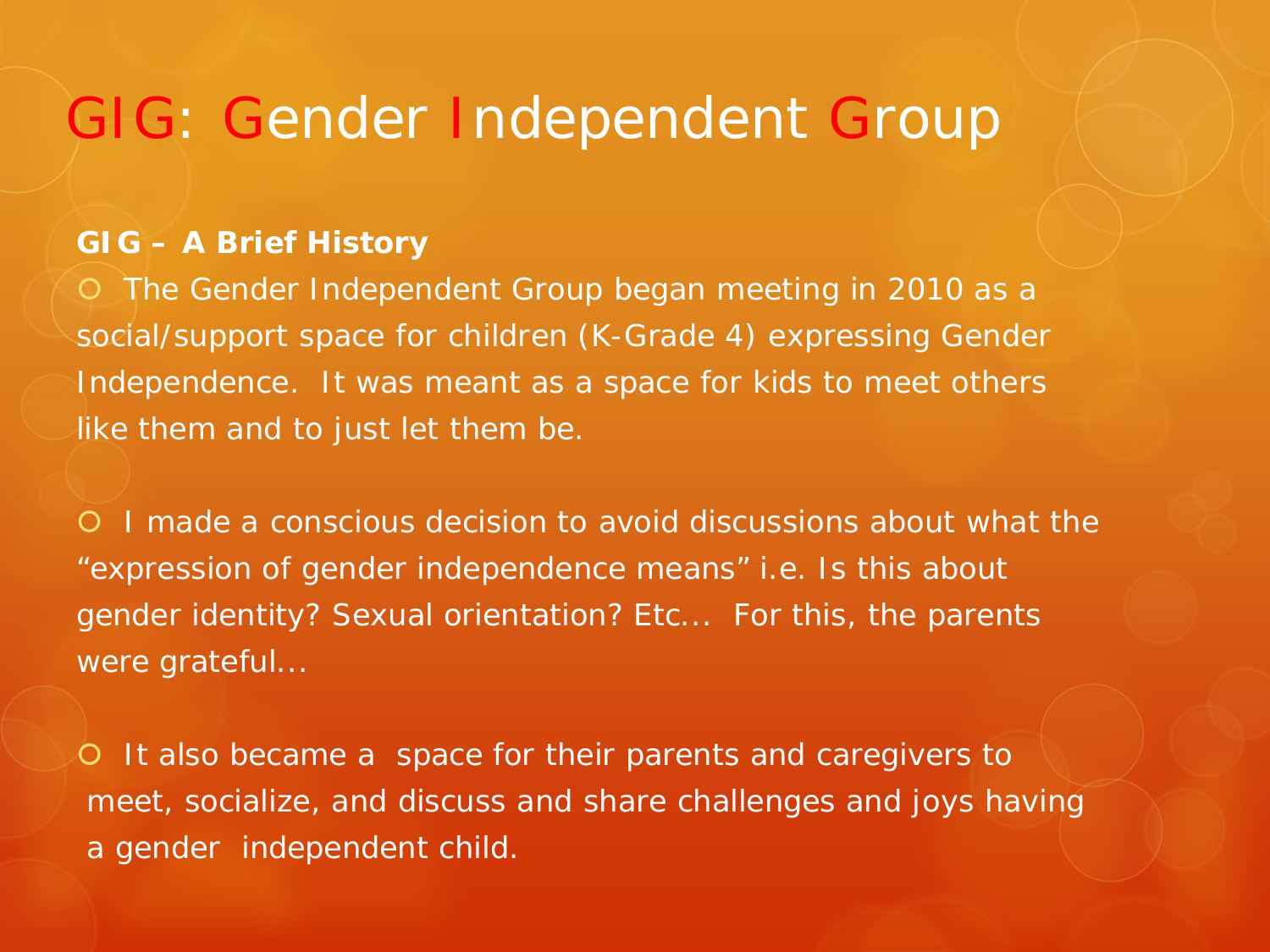What a 7 year old GI kid wants: A more comfy school (excerpt from "A Day in the life of a GI kid")

C: "It would have only bathrooms where boys and girls could both go in. There could be two, one upstairs, one downstairs".

C: "And also it would be a bit better that the teachers do know you…like you should tell the teacher if you're Gender Independent or not. That's what I would prefer."

Why is it important that adults know?

C:"So they don't keep calling me the wrong thing and I feel uncomfy".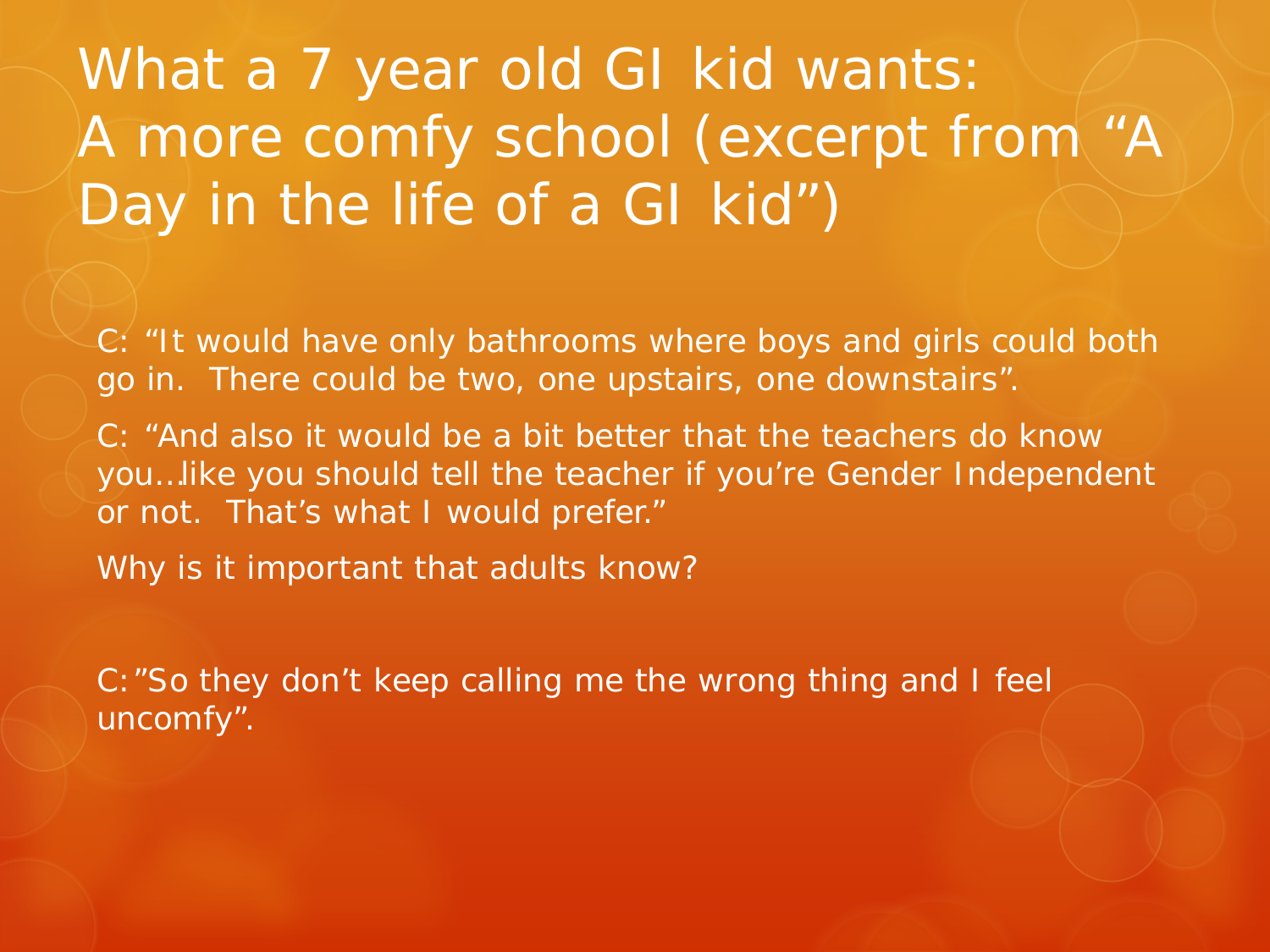# Believe me when I tell you

C: "And also my friend, M. I told him that I'm a girl and he knows now. He helps sometimes. And there's two girls I know from camp that still don't believe me and they go to this school…And that's why I'm not very happy".

[a group of students walk by and C remarks: 'Those are the two girls']

C:"If a Gender Independent kids says that they're a girl and they look like a boy, you should believe them…you should believe them from then on".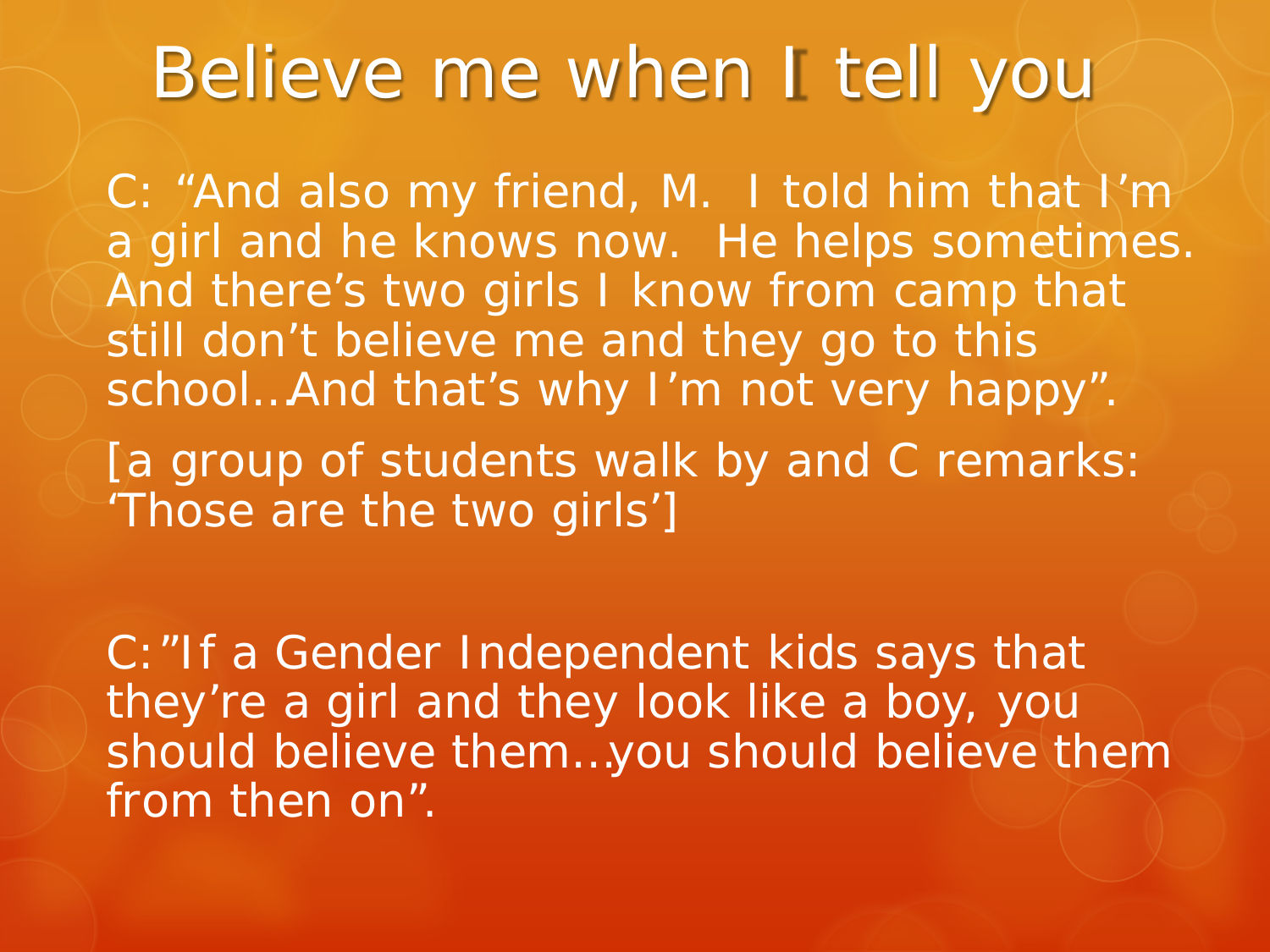### Gender Independence, Gender Identity, Trans Identity

 Take care to understand the similarities and differences between these concepts and the lived realities thereof; can be related; should never be conflated

O Take care to self reflect how our own experience with gender shapes overtly and covertly our understanding of someone else's experience of/with gender.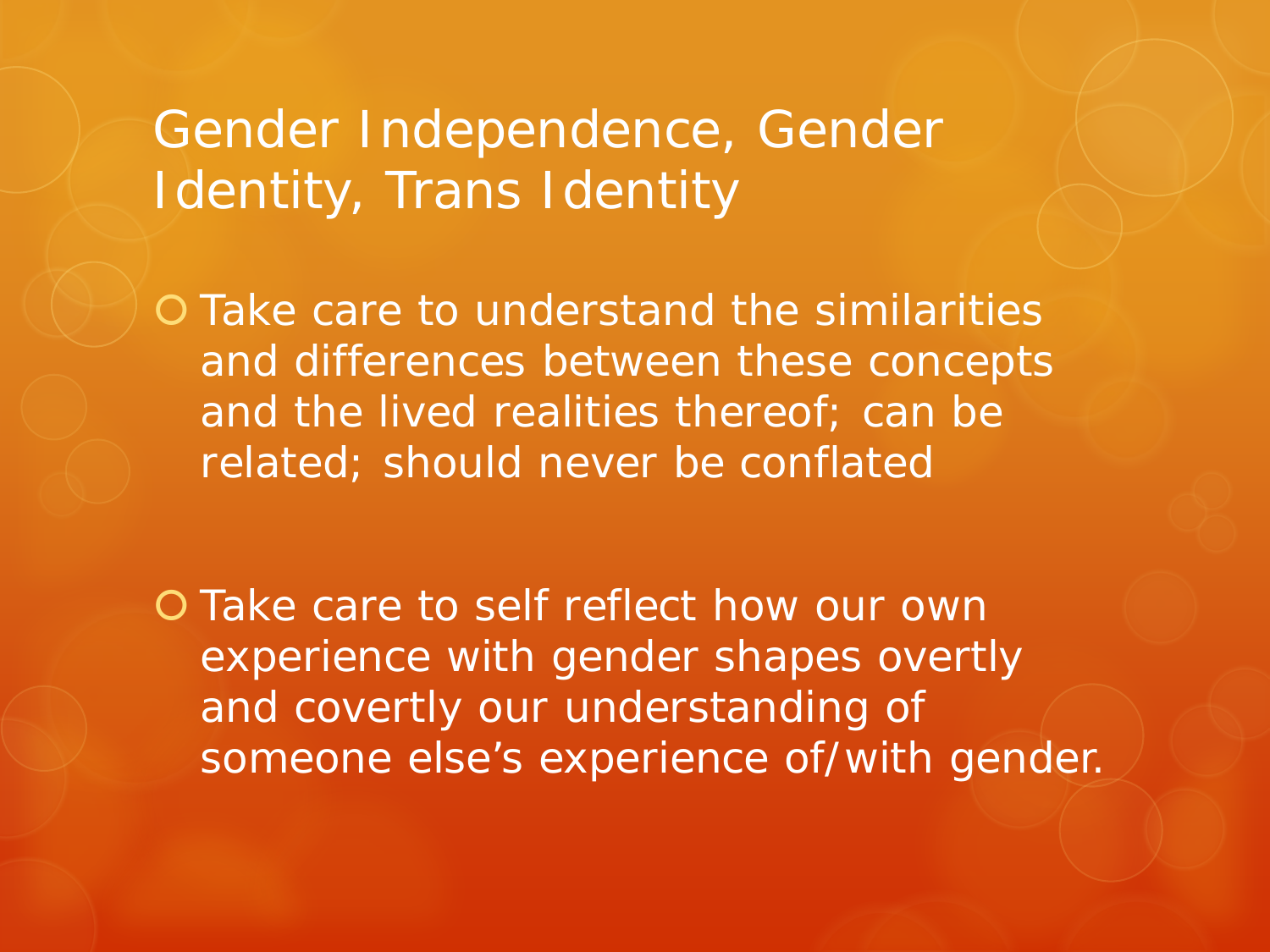#### Implicating Social Work and social service work Practice…

O In what ways does our understanding, experience, studies inform the relationship between gender, gender roles, sexuality, mental well being, and mental health?

- Historically, the kids in GIG would be (and some still are) viewed/diagnosed as problematic with their nonconformity; their parents viewed with suspicion by letting their kids just be;
- From a structural social work perspective and AOP stance, the problematizing would be on the reaction of others to these children and families
- What is social work's relationship to "normality"? How have we enforced it? How have we interrupted it?
- O How have you successfully problematized homophobia and transphobia?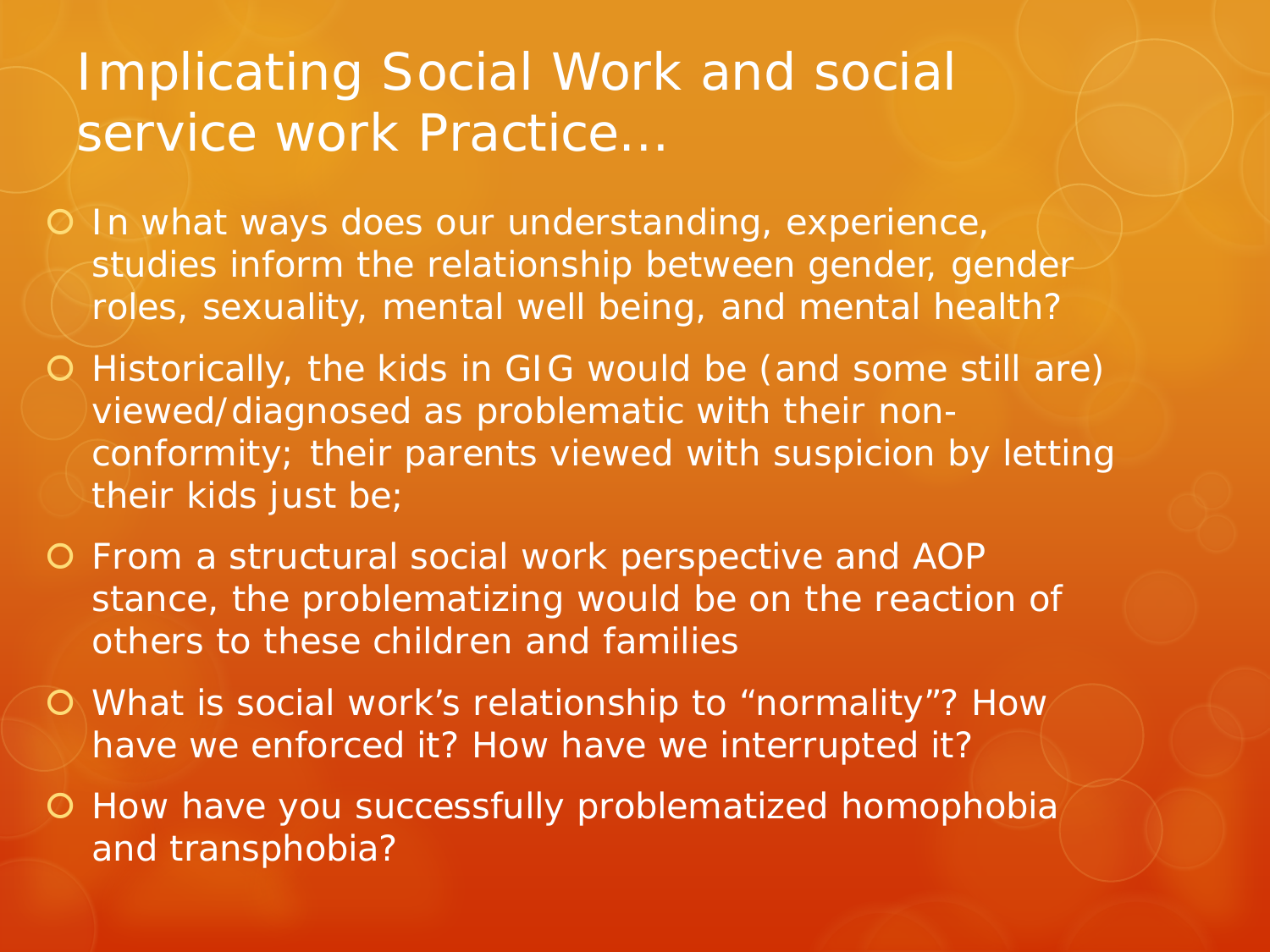### Some things to do

 Directly challenging any and all expressions of homophobia and transphobia will:

- Demonstrate your support of LGBTQ/GI young people, those with LGBTQ/GI parents, and those assumed to be LGBTQ/GI
- Affirm LGBTQ/GI identities i.e. they are important and valuable and worthy of being stood up for
- O Support your inclusive pro active practice efforts
- Do not assume everyone is heterosexual and cis gender.
- Maybe do nothing at all…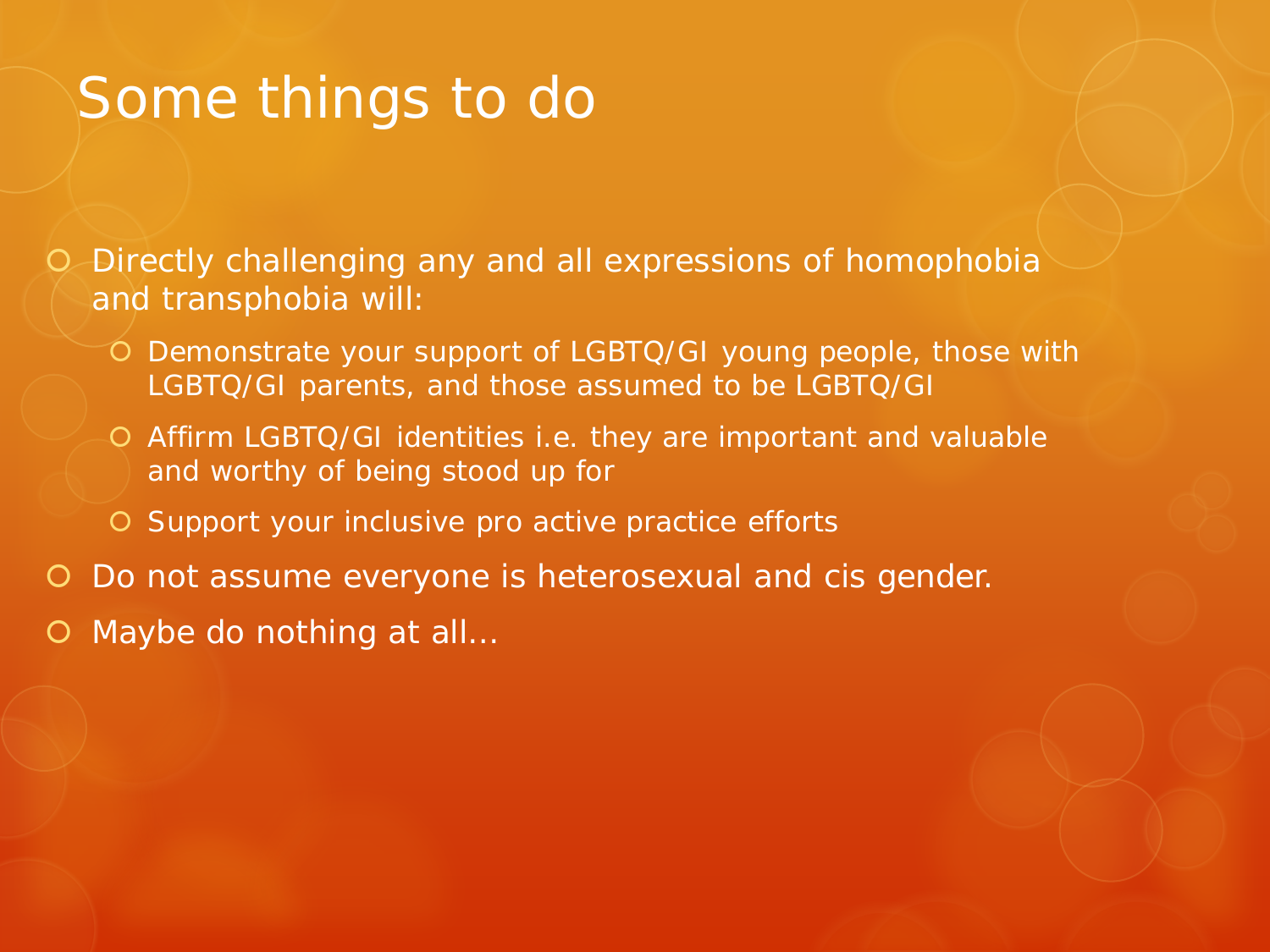## Something to revisit